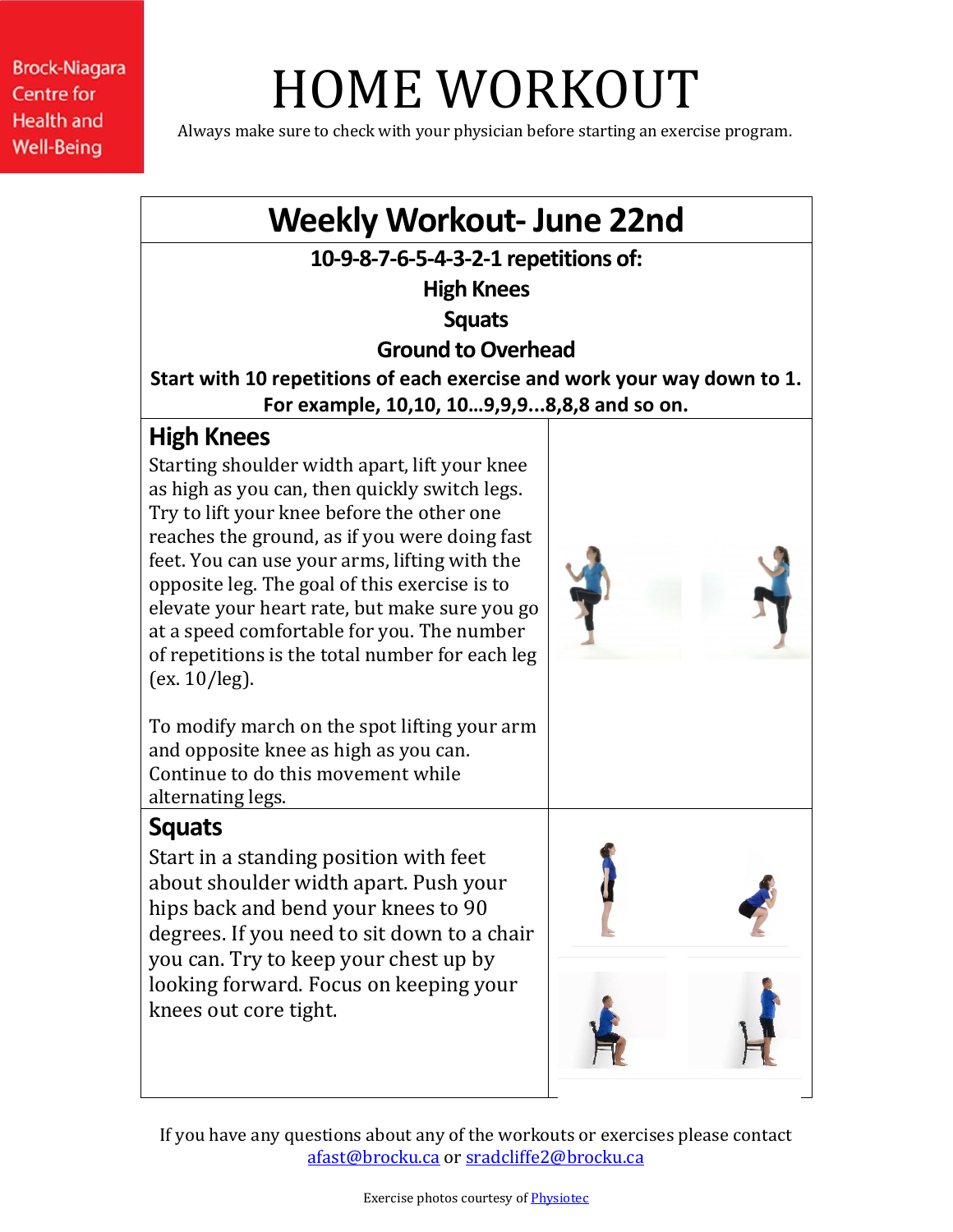# HOME WORKOUT

Always make sure to check with your physician before starting an exercise program.

#### **Ground to overhead**

Start in a standing position with feet about shoulder width apart while holding onto a weight, pillow or any household object you may have. You can also do this exercise with no weights. Squat with your arms straight down in front holding onto the weight or object and touch it to the ground, or as close to the ground as you feel comfortable. Try and keep your chest up and back flat as you squat down by looking forward. Once the weight has touched the ground or is as close as you can, lift your arms up overhead as you extend back up to standing position. As you lift the weight up overhead, try and keep the weight or object close to your body as you do so.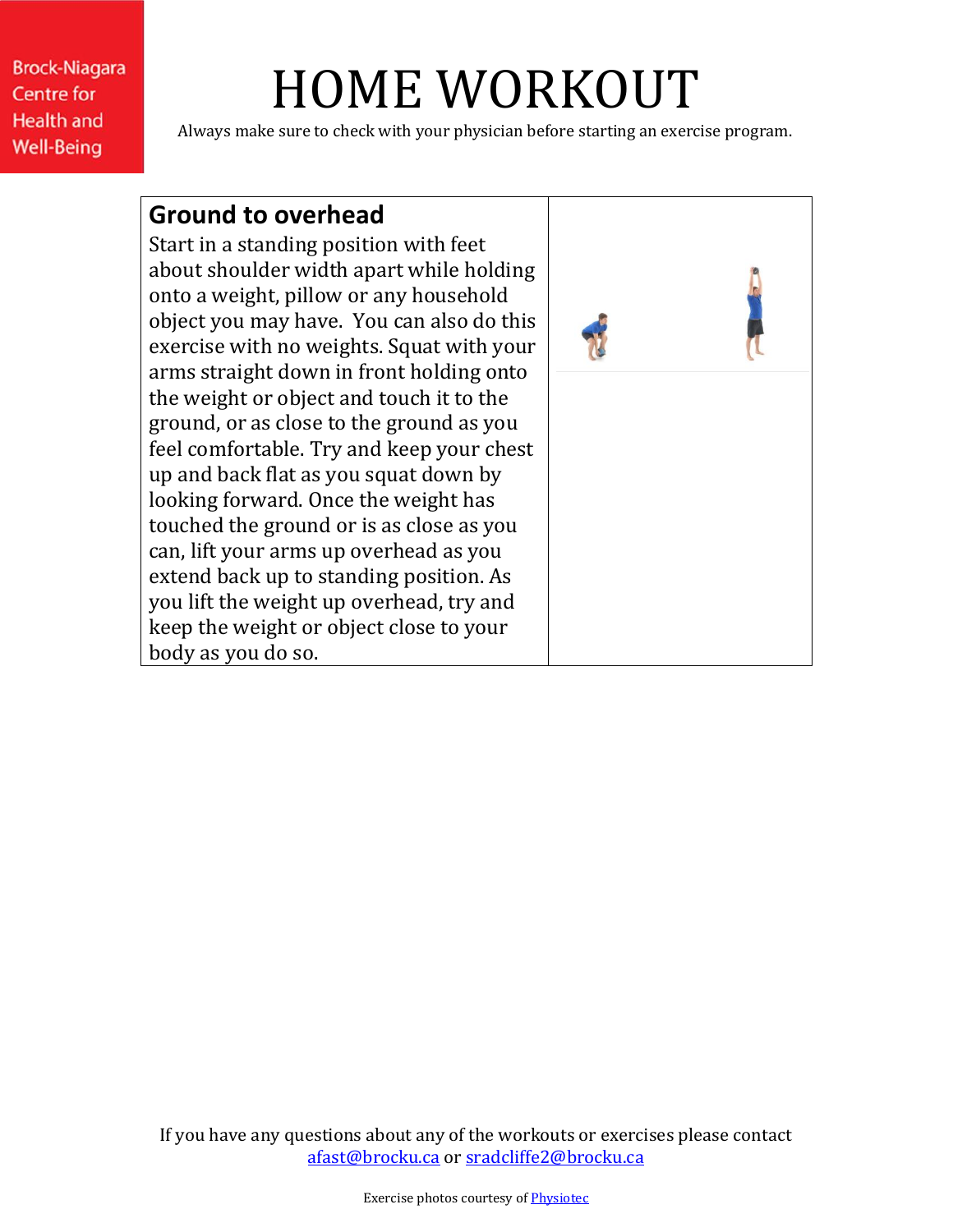# HOME WORKOUT

Always make sure to check with your physician before starting an exercise program.

| <b>Weekly Workout-Seated Variation</b>                                                    |  |
|-------------------------------------------------------------------------------------------|--|
| 10-9-8-7-6-5-4-3-2-1 repetitions of:                                                      |  |
| <b>Seated Hip Flexion</b>                                                                 |  |
| <b>Seated Leg Extension or Arm Punches</b>                                                |  |
| <b>Ground to Overhead</b>                                                                 |  |
| Start with 10 repetitions of each exercise and work your way down to 1.                   |  |
| For example, 10,10, 109,9,98,8,8 and so on.                                               |  |
| <b>Seated Hip Flexion</b>                                                                 |  |
| Sit up tall in your chair, feet shoulder width                                            |  |
| apart. Lift your leg up while keeping your                                                |  |
| knee bent. For added resistance, add a band<br>or ankle weight. The number of repetitions |  |
| is the total number for both legs (ex.10                                                  |  |
| reps=5 per leg)                                                                           |  |
|                                                                                           |  |
| If you are unable to do hip flexion, you can<br>substitute this exercise with kettlebell  |  |
| swings.                                                                                   |  |
| <b>Seated Leg Extension</b>                                                               |  |
| Start by sitting in a chair with feet flat on                                             |  |
| the floor. Lift your legs one at a time up                                                |  |
| to full extension. You can alternate legs                                                 |  |
| or do all repetitions on one leg before                                                   |  |
| moving to the other. Add an ankle                                                         |  |
| weight or attach a band for added                                                         |  |
| resistance.                                                                               |  |

If you have any questions about any of the workouts or exercises please contact [afast@brocku.ca](mailto:afast@brocku.ca) or [sradcliffe2@brocku.ca](mailto:sradcliffe2@brocku.ca)